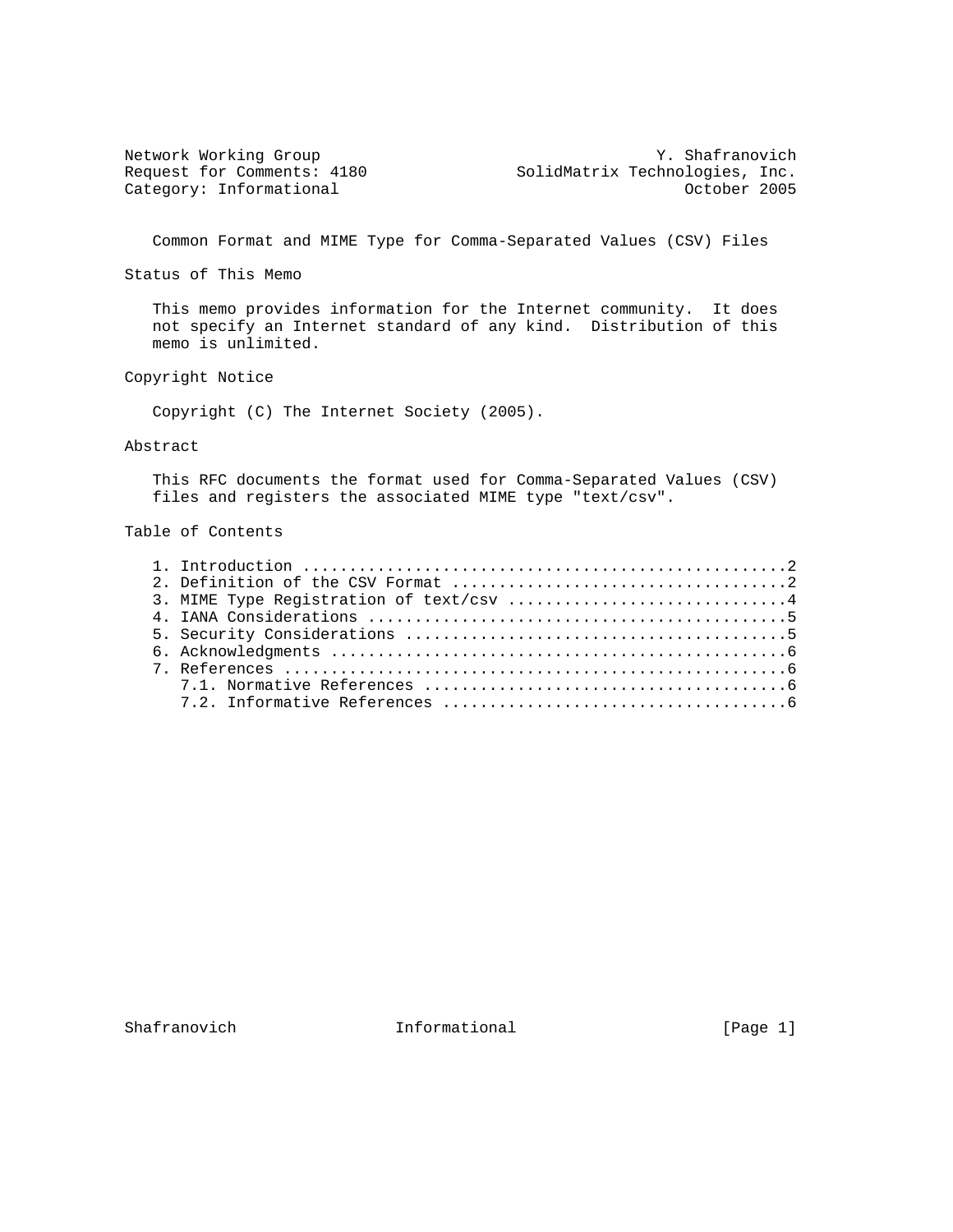1. Introduction

 The comma separated values format (CSV) has been used for exchanging and converting data between various spreadsheet programs for quite some time. Surprisingly, while this format is very common, it has never been formally documented. Additionally, while the IANA MIME registration tree includes a registration for "text/tab-separated-values" type, no MIME types have ever been registered with IANA for CSV. At the same time, various programs and operating systems have begun to use different MIME types for this format. This RFC documents the format of comma separated values (CSV) files and formally registers the "text/csv" MIME type for CSV in accordance with RFC 2048 [1].

2. Definition of the CSV Format

 While there are various specifications and implementations for the CSV format (for ex. [4], [5], [6] and [7]), there is no formal specification in existence, which allows for a wide variety of interpretations of CSV files. This section documents the format that seems to be followed by most implementations:

 1. Each record is located on a separate line, delimited by a line break (CRLF). For example:

 aaa,bbb,ccc CRLF zzz,yyy,xxx CRLF

 2. The last record in the file may or may not have an ending line break. For example:

 aaa,bbb,ccc CRLF zzz,yyy,xxx

 3. There maybe an optional header line appearing as the first line of the file with the same format as normal record lines. This header will contain names corresponding to the fields in the file and should contain the same number of fields as the records in the rest of the file (the presence or absence of the header line should be indicated via the optional "header" parameter of this MIME type). For example:

 field\_name,field\_name,field\_name CRLF aaa,bbb,ccc CRLF zzz,yyy,xxx CRLF

Shafranovich **Informational** Informational [Page 2]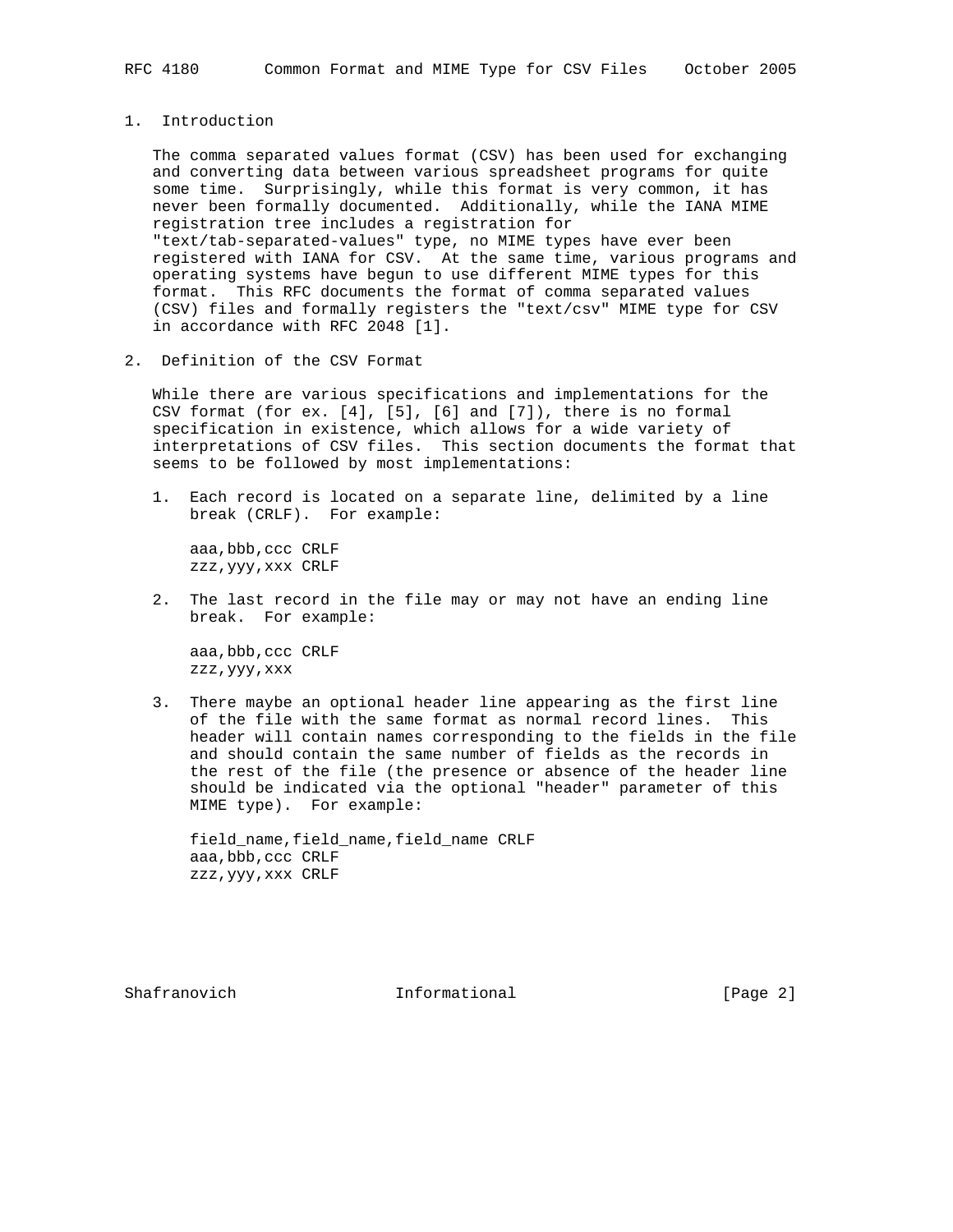4. Within the header and each record, there may be one or more fields, separated by commas. Each line should contain the same number of fields throughout the file. Spaces are considered part of a field and should not be ignored. The last field in the record must not be followed by a comma. For example:

aaa,bbb,ccc

 5. Each field may or may not be enclosed in double quotes (however some programs, such as Microsoft Excel, do not use double quotes at all). If fields are not enclosed with double quotes, then double quotes may not appear inside the fields. For example:

```
 "aaa","bbb","ccc" CRLF
zzz,yyy,xxx
```
 6. Fields containing line breaks (CRLF), double quotes, and commas should be enclosed in double-quotes. For example:

 "aaa","b CRLF bb","ccc" CRLF zzz,yyy,xxx

 7. If double-quotes are used to enclose fields, then a double-quote appearing inside a field must be escaped by preceding it with another double quote. For example:

"aaa","b""bb","ccc"

The ABNF grammar [2] appears as follows:

file = [header CRLF] record \*(CRLF record) [CRLF]

header = name \*(COMMA name)

record = field \*(COMMA field)

name = field

field = (escaped / non-escaped)

escaped = DQUOTE \*(TEXTDATA / COMMA / CR / LF / 2DQUOTE) DQUOTE

non-escaped = \*TEXTDATA

 $COMMA =  $8x2C$$ 

 $CR =  $8x0D$  ias per section 6.1 of RFC 2234 [2]$ 

Shafranovich **Informational** Informational [Page 3]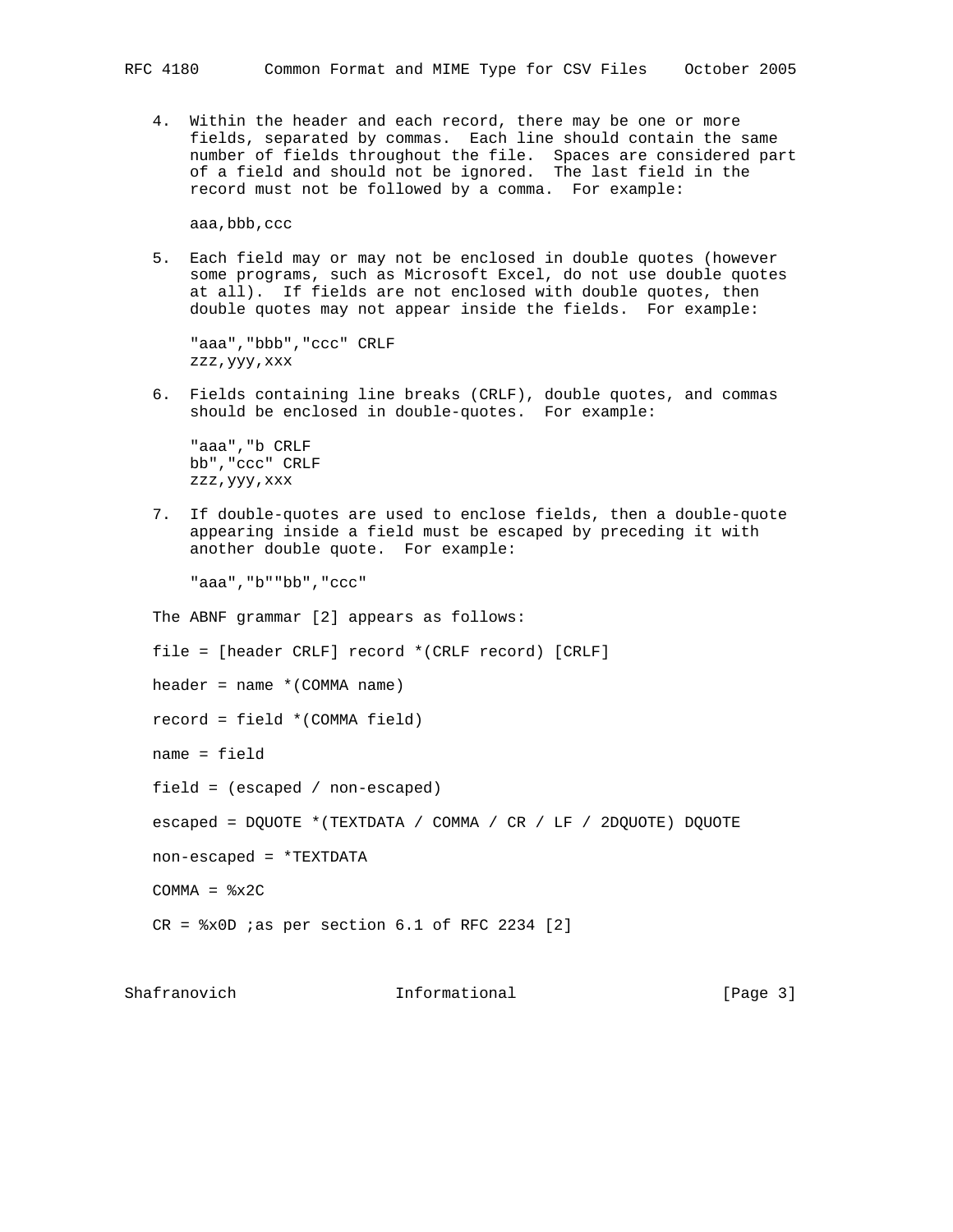DQUOTE = %x22 ;as per section 6.1 of RFC 2234 [2]  $LF =  $\frac{20A}{100} =$$ CRLF = CR LF  $ias$  per section  $6.1$  of RFC 2234 [2] TEXTDATA = %x20-21 / %x23-2B / %x2D-7E

3. MIME Type Registration of text/csv

 This section provides the media-type registration application (as per RFC 2048 [1].

To: ietf-types@iana.org

Subject: Registration of MIME media type text/csv

MIME media type name: text

MIME subtype name: csv

Required parameters: none

Optional parameters: charset, header

 Common usage of CSV is US-ASCII, but other character sets defined by IANA for the "text" tree may be used in conjunction with the "charset" parameter.

 The "header" parameter indicates the presence or absence of the header line. Valid values are "present" or "absent". Implementors choosing not to use this parameter must make their own decisions as to whether the header line is present or absent.

#### Encoding considerations:

 As per section 4.1.1. of RFC 2046 [3], this media type uses CRLF to denote line breaks. However, implementors should be aware that some implementations may use other values.

Security considerations:

 CSV files contain passive text data that should not pose any risks. However, it is possible in theory that malicious binary data may be included in order to exploit potential buffer overruns in the program processing CSV data. Additionally, private data may be shared via this format (which of course applies to any text data).

Shafranovich Informational [Page 4]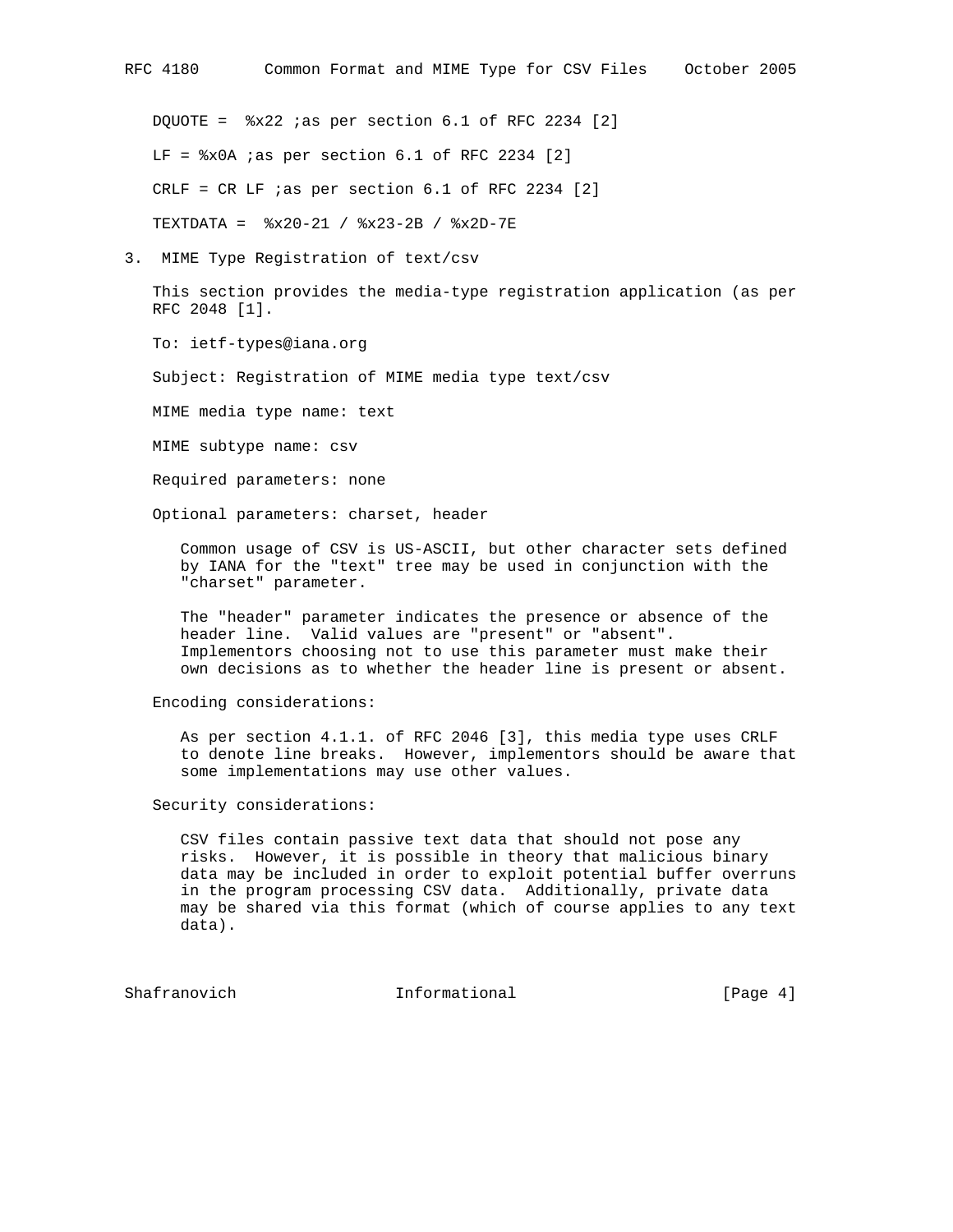#### Interoperability considerations:

 Due to lack of a single specification, there are considerable differences among implementations. Implementors should "be conservative in what you do, be liberal in what you accept from others" (RFC 793 [8]) when processing CSV files. An attempt at a common definition can be found in Section 2.

 Implementations deciding not to use the optional "header" parameter must make their own decision as to whether the header is absent or present.

Published specification:

 While numerous private specifications exist for various programs and systems, there is no single "master" specification for this format. An attempt at a common definition can be found in Section 2.

Applications that use this media type:

Spreadsheet programs and various data conversion utilities

Additional information:

Magic number(s): none

File extension(s): CSV

Macintosh File Type Code(s): TEXT

Person & email address to contact for further information:

Yakov Shafranovich <ietf@shaftek.org>

Intended usage: COMMON

Author/Change controller: IESG

4. IANA Considerations

 The IANA has registered the MIME type "text/csv" using the application provided in Section 3 of this document.

5. Security Considerations

See discussion above in section 3.

Shafranovich **Informational** Informational [Page 5]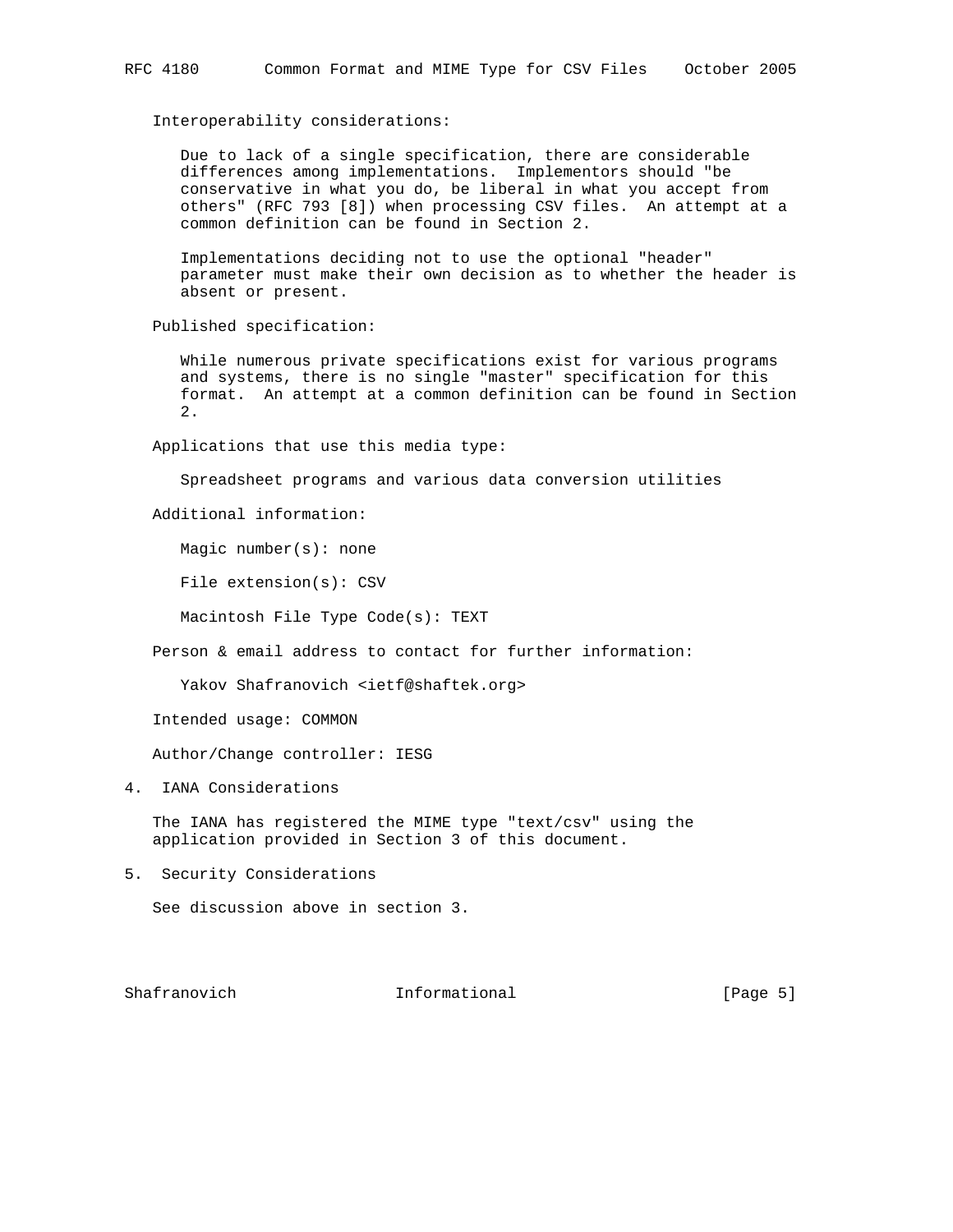6. Acknowledgments

 The author would like to thank Dave Crocker, Martin Duerst, Joel M. Halpern, Clyde Ingram, Graham Klyne, Bruce Lilly, Chris Lilley, and members of the IESG for their helpful suggestions. A special word of thanks goes to Dave for helping with the ABNF grammar.

 The author would also like to thank Henrik Lefkowetz, Marshall Rose, and the folks at xml.resource.org for providing many of the tools used for preparing RFCs and Internet drafts.

A special thank you goes to L.T.S.

## 7. References

- 7.1. Normative References
	- [1] Freed, N., Klensin, J., and J. Postel, "Multipurpose Internet Mail Extensions (MIME) Part Four: Registration Procedures", BCP 13, RFC 2048, November 1996.
	- [2] Crocker, D. and P. Overell, "Augmented BNF for Syntax Specifications: ABNF", RFC 2234, November 1997.
	- [3] Freed, N. and N. Borenstein, "Multipurpose Internet Mail Extensions (MIME) Part Two: Media Types", RFC 2046, November 1996.
- 7.2. Informative References
	- [4] Repici, J., "HOW-TO: The Comma Separated Value (CSV) File Format", 2004, <http://www.creativyst.com/Doc/Articles/CSV/CSV01.htm>.
	- [5] Edoceo, Inc., "CSV Standard File Format", 2004, <http://www.edoceo.com/utilis/csv-file-format.php>.
	- [6] Rodger, R. and O. Shanaghy, "Documentation for Ricebridge CSV Manager", February 2005, <http://www.ricebridge.com/products/csvman/reference.htm>.
	- [7] Raymond, E., "The Art of Unix Programming, Chapter 5", September 2003, <http://www.catb.org/˜esr/writings/taoup/html/ch05s02.html>.
	- [8] Postel, J., "Transmission Control Protocol", STD 7, RFC 793, September 1981.

Shafranovich **Informational** Informational [Page 6]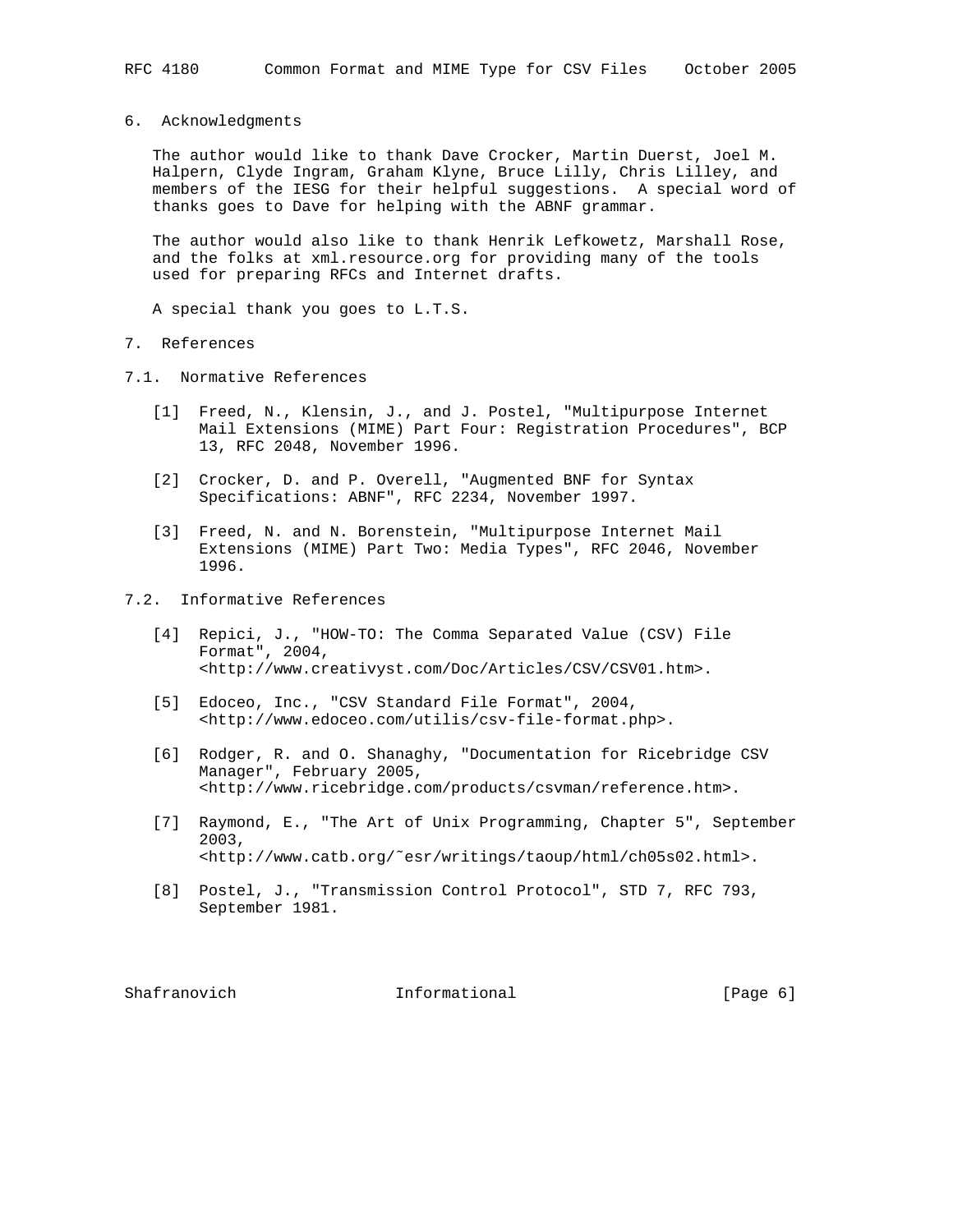Author's Address

 Yakov Shafranovich SolidMatrix Technologies, Inc.

 EMail: ietf@shaftek.org URI: http://www.shaftek.org

Shafranovich **Informational Informational** [Page 7]